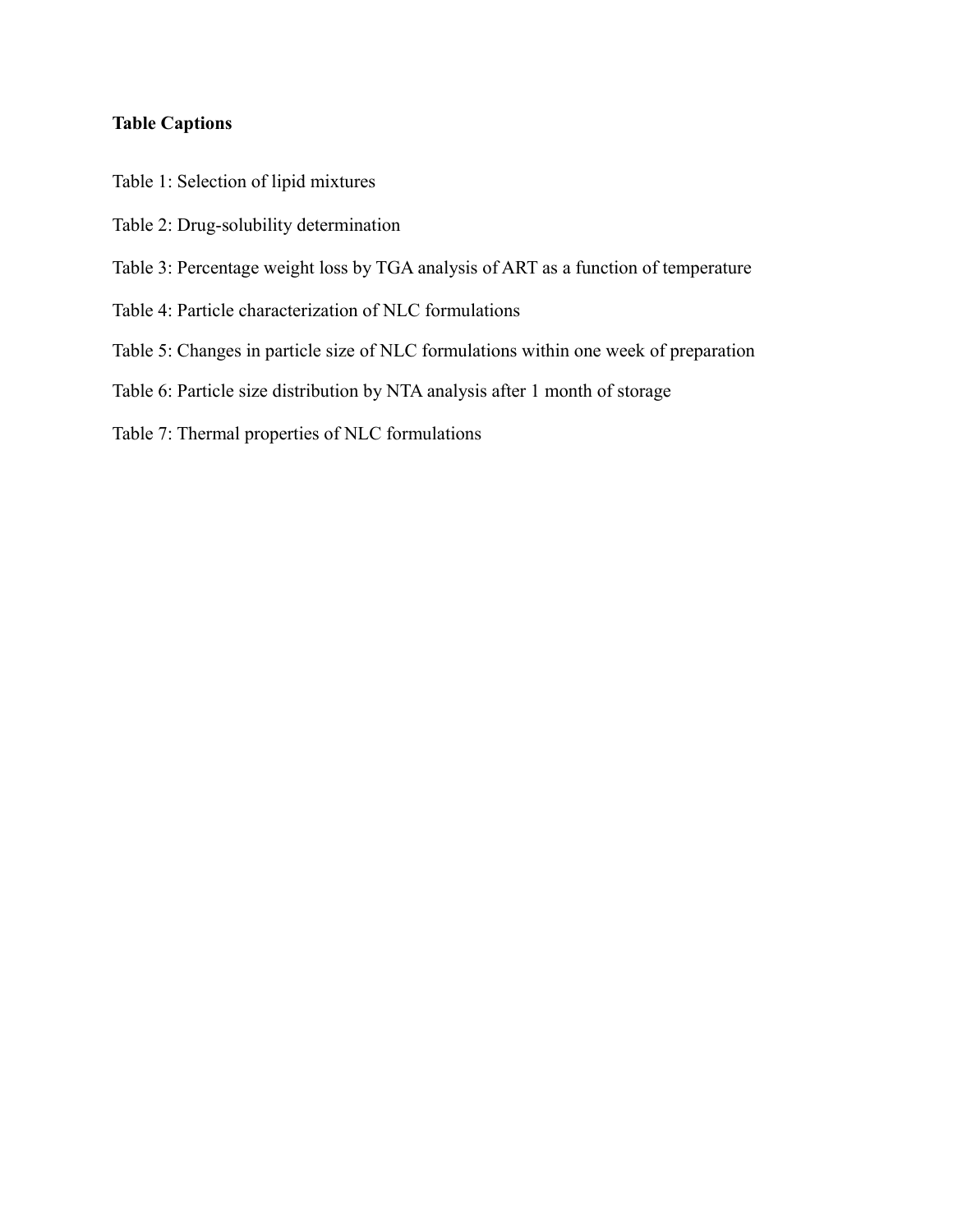| <b>Compositions</b>                              | <b>Melting</b>                           | Onset | <b>Enthalpy</b>                            | M.pt           | Onset | <b>Enthalpy</b> |  |
|--------------------------------------------------|------------------------------------------|-------|--------------------------------------------|----------------|-------|-----------------|--|
|                                                  | peak                                     | temp  | (J/g)                                      | $(C^{\circ}C)$ | (C)   | (J/g)           |  |
|                                                  | $\rm ^{(o}C)$                            | (C)   |                                            |                |       |                 |  |
| Gelucire 43/01                                   | 38.71                                    | 30.98 | 98.33                                      |                |       |                 |  |
| Goat fat                                         | 51.16                                    | 48.55 | 25.28                                      |                |       |                 |  |
| Compritol 888 Pellet                             | 74.18                                    | 71.58 | 158.1                                      |                |       |                 |  |
|                                                  |                                          |       | Binary solid/liquid lipid mixtures (NLC)   |                |       |                 |  |
| Goat fat/Transcutol 9:1                          | 49.51                                    | 48.86 | 7.978                                      |                |       |                 |  |
| Gelucire 43/01/Transcutol 7:3                    | 36.31                                    | 35.07 | 1.395                                      | 40.94          | 39.67 | 11.13           |  |
| Compritol 888/Transcutol 7:3                     | 73.39                                    | 71.91 | 6.080                                      |                |       |                 |  |
|                                                  | <b>Binary solid/solid mixtures (SSC)</b> |       |                                            |                |       |                 |  |
| Compritol 888/Gelucire 1:2                       | 44.00                                    |       | 21.97                                      | 63.00          | 60.45 | 2.756           |  |
| Goat fat/Gelucire 1:1                            | 45.92                                    | 42.13 | 22.96                                      |                |       |                 |  |
| Goat fat/Compritol 1:1                           | 47.77                                    | 48.18 | 5.513                                      | 64.87          | 62.72 | 20.25           |  |
|                                                  |                                          |       | <b>Ternary solid/liquid mixtures (NLC)</b> |                |       |                 |  |
| Goat fat/Gelucire/Transcutol 1:1                 | 31.97                                    | 30.14 | 2.141                                      |                |       |                 |  |
| Compritol/Gelucire/Transcutol 1:2                | 43.24                                    | 42.33 | 1.822                                      | 58.01          | 54.22 | 7.098           |  |
| Goat fat/Compritol/Transcutol 2:1                | 48.06                                    | 43.79 | 7.248                                      | 57.81          | 55.18 | 6.320           |  |
| Repeated investigation with higher concentration |                                          |       |                                            |                |       |                 |  |
| Gelucire 43/01/Transcutol 70:30                  | 41.25                                    | 40.02 | 4.341                                      |                |       |                 |  |
| Gelucire/Transcutol/ART 70:30:05                 | 39.24                                    | 38.10 | 7.563                                      |                |       |                 |  |
| Gelucire/Transcutol/ART 70:30:10                 | 40.64                                    | 43.06 | 2.031                                      |                |       |                 |  |

## **Table 2: Drug-solubility determination**

| <b>Compositions</b>              | <b>Melting</b>                | Onset                    | <b>Enthalpy</b> | M.pt                  | Onset         | <b>Enthalpy</b> |  |  |
|----------------------------------|-------------------------------|--------------------------|-----------------|-----------------------|---------------|-----------------|--|--|
|                                  | peak                          | temp.                    | (J/g)           | $({}^{\circ}{\rm C})$ | temp.         | (J/g)           |  |  |
|                                  | $\rm ^{(o}C)$                 | (°C)                     |                 |                       | $\rm ^{(o}C)$ |                 |  |  |
| 25% Transcutol in Gelucire 43/01 | 40.43                         | 39.66                    | 15.67           |                       |               |                 |  |  |
| 30% Transcutol in Gelucire 43/01 | 41.25                         | 40.02                    | 4.341           |                       |               |                 |  |  |
| 50% Transcutol in Gelucire 43/01 | 37.44                         | $\overline{\phantom{a}}$ | 8.854           | 50.47                 | 50.03         | 0.8062          |  |  |
| 75% Transcutol in Gelucire 43/01 | 38.08                         | 34.54                    | 19.93           | 73.05                 | 71.19         | 0.5124          |  |  |
|                                  | 50 mg ART-containing matrices |                          |                 |                       |               |                 |  |  |
| Artemether                       | 86.96                         | 85.51                    | 87.51           |                       |               |                 |  |  |
| 25% Transcutol in Gelucire/ART   | 41.65                         | $\blacksquare$           | 6.593           |                       |               |                 |  |  |
| 30 % Transcutol in Gelucire/ART  | 35.99                         | 34.80                    | 11.31           |                       |               |                 |  |  |
| 50% Transcutol in Gelucire/ART   | 35.47                         | 29.03                    | 19.08           | 55.14                 | 54.32         | 0.04467         |  |  |
| 75% Transcutol in Gelucire/ART   | 34.03                         | 31.18                    | 2.2244          |                       |               |                 |  |  |
| <b>P85G-containing matrices</b>  |                               |                          |                 |                       |               |                 |  |  |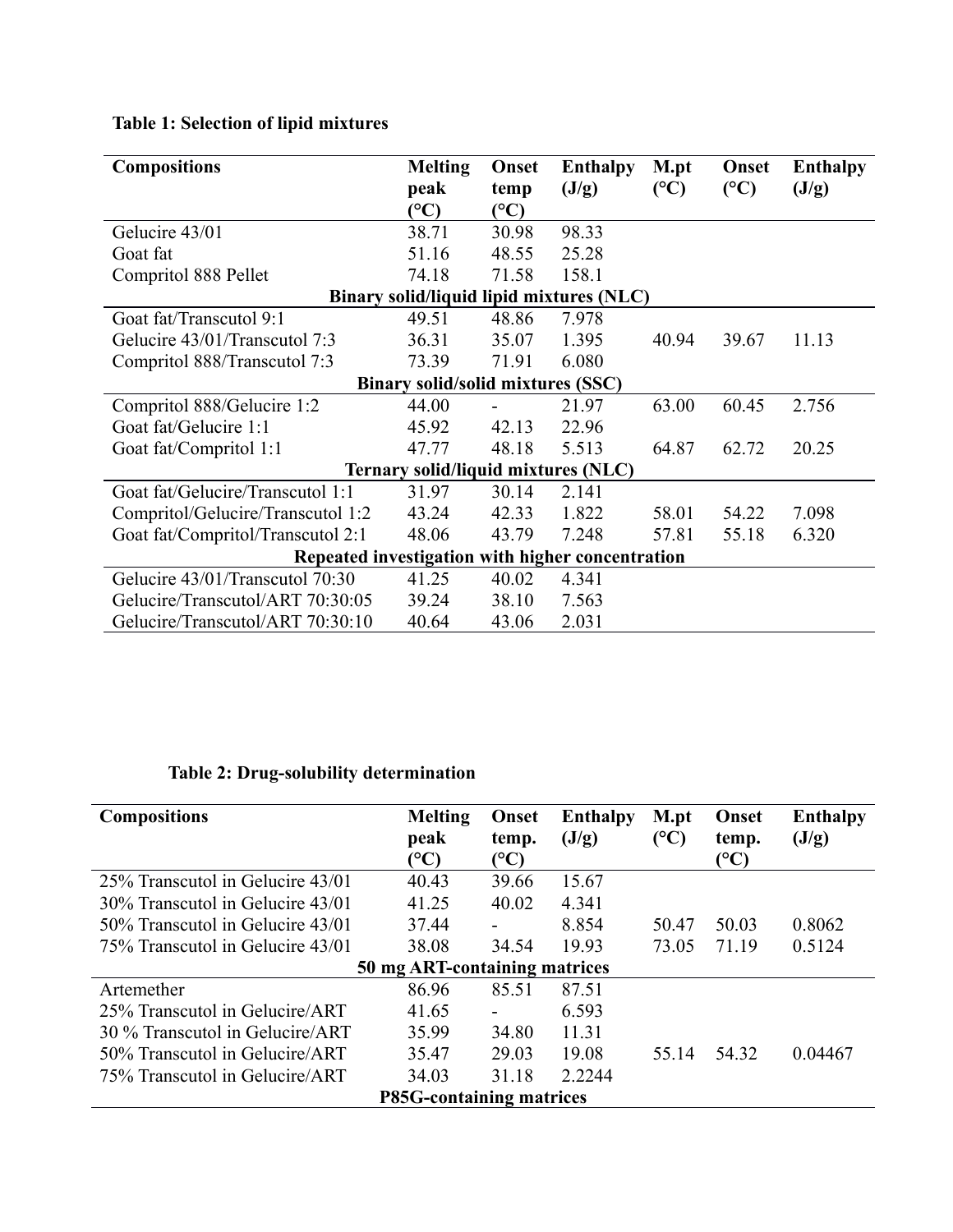| $25\%$ Transcutol in Gelucire/P85G | 41.65 | 40 23                    | 6.693  |       |       |       |  |  |
|------------------------------------|-------|--------------------------|--------|-------|-------|-------|--|--|
| 50% Transcutol in Gelucire/P85G    | 39.94 | 36.77                    | 41 15  | 64.78 | 60.18 | 17.05 |  |  |
| 75% Transcutol in Gelucire/P85G    | 36.43 | $\overline{\phantom{a}}$ | 1973   | 64.94 | 60.37 | 16.35 |  |  |
| 50 mg ART-containing matrices      |       |                          |        |       |       |       |  |  |
| 25% Transcutol-Gelucire/P85G/ART   | 1794  | 12.85                    | 1 998  | 35.16 | 3485  | 6.228 |  |  |
| 75% Transcutol-Gelucire/P85G/ART   | 43.82 | 42.65                    | 0.6623 |       |       |       |  |  |

**Table 3: Percentage weight loss by TGA analysis of ART as a function of temperature**

| Temperature range $(C)$ ART percentage weight | loss (%) | <b>Inference</b>           |
|-----------------------------------------------|----------|----------------------------|
| 30-175                                        | 1 70     | Possible water loss        |
| 175-200                                       | 18.20    | First decomposition phase  |
| 200-280                                       | 80.09    | Second decomposition phase |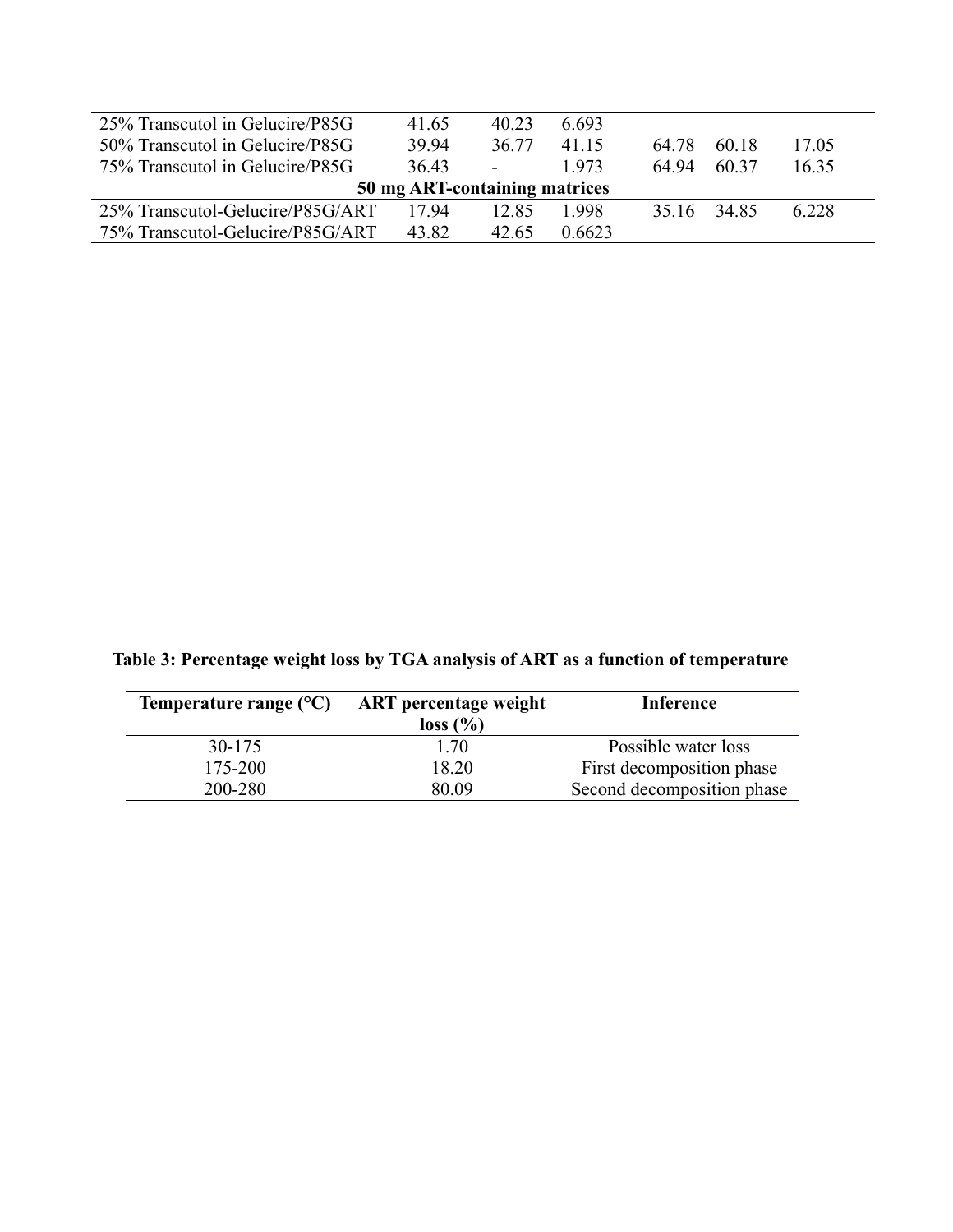| Compositions (g) | Particle properties on day 1 |                          | EE(%)   | DL(%)                    |       |
|------------------|------------------------------|--------------------------|---------|--------------------------|-------|
|                  | $Z-Av.$ (nm)                 | Pdi<br>$\mathbb{Z}P(mV)$ |         |                          |       |
| <b>Blank NLC</b> | 1506                         | 0.924                    | $-31.0$ | $\overline{\phantom{0}}$ |       |
| $0.75$ ART-NLC   | 1145                         | 0.939                    | $-34.2$ | 29.33                    | 391   |
| $0.50$ ART-NLC   | 533                          | 0.643                    | $-36.9$ | 44.43                    | 8.89  |
| $0.25$ ART-NLC   | 497.2                        | 0.608                    | $-40.4$ | 60.63                    | 24.25 |
| $0.10$ ART-NLC   | 590.6                        | 0.720                    | -38.4   | 51.65                    | 51.65 |

**Table 4: Particle characterization of NLC formulations**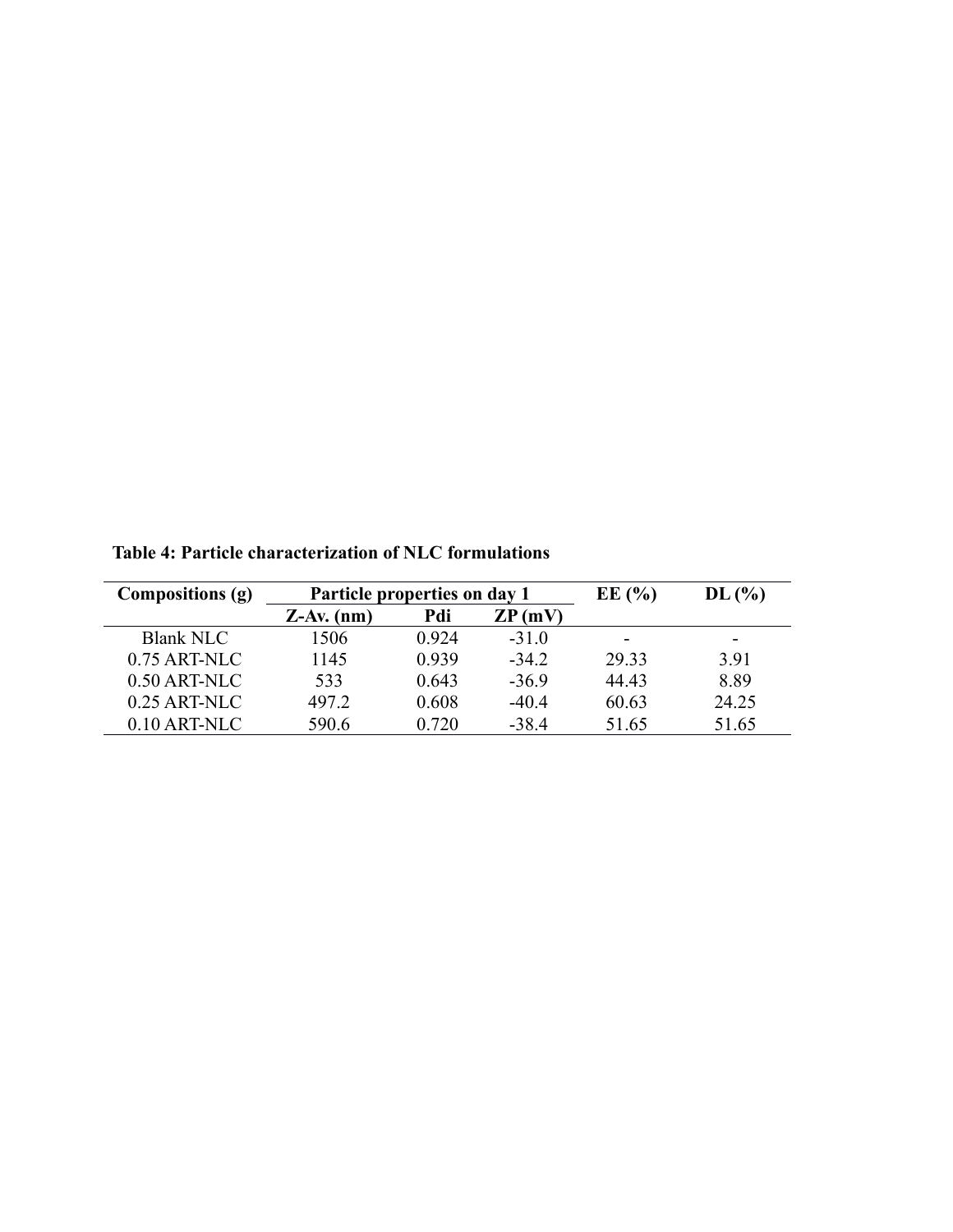| <b>Compositions</b>                   | $Z-Av.$ (nm) |       | $\mathbb{Z}P(mV)$ |  |  |  |  |  |
|---------------------------------------|--------------|-------|-------------------|--|--|--|--|--|
| 3 days post production                |              |       |                   |  |  |  |  |  |
| <b>Blank NLC</b>                      | 1085         | 0.772 | $-33.5$           |  |  |  |  |  |
| $0.75g$ ART-NLC                       | 864.8        | 0.797 | $-34.2$           |  |  |  |  |  |
| $0.5g$ ART-NLC                        | 697.7        | 0.770 | $-36.9$           |  |  |  |  |  |
| 0.25g ART-NLC                         | 379.0        | 0.577 | $-40.4$           |  |  |  |  |  |
| $0.10$ g ART-NLC                      | 489.1        | 0.549 | $-38.4$           |  |  |  |  |  |
| <b>6 days post production</b>         |              |       |                   |  |  |  |  |  |
| <b>Blank NLC</b>                      | 1350         | 0.773 | $-32.5$           |  |  |  |  |  |
| 0.75g ART-NLC                         | 449.9        | 0.632 | $-29.2$           |  |  |  |  |  |
| $0.5g$ ART-NLC                        | 354.2        | 0.432 | $-27.8$           |  |  |  |  |  |
| $0.25g$ ART-NLC                       | 249.0        | 0.457 | $-32.4$           |  |  |  |  |  |
| $0.10$ g ART-NLC                      | 304.0        | 0.503 | $-22.0$           |  |  |  |  |  |
| <b>Reconstituted NLC formulations</b> |              |       |                   |  |  |  |  |  |
| <b>Blank NLC</b>                      | 786.9        | 0.738 | $-26.0$           |  |  |  |  |  |
| $0.75g$ ART-NLC                       | 490.0        | 0.693 | $-24.7$           |  |  |  |  |  |
| 0.5g ART-NLC                          | 612.6        | 0.638 | $-31.2$           |  |  |  |  |  |
| 0.25g ART-NLC                         | 499.1        | 0.683 | $-30.1$           |  |  |  |  |  |
| $0.10$ g ART-NLC                      | 273.0        | 0.581 | $-30.0$           |  |  |  |  |  |

**Table 5: Changes in particle size of NLC formulations within one week of preparation**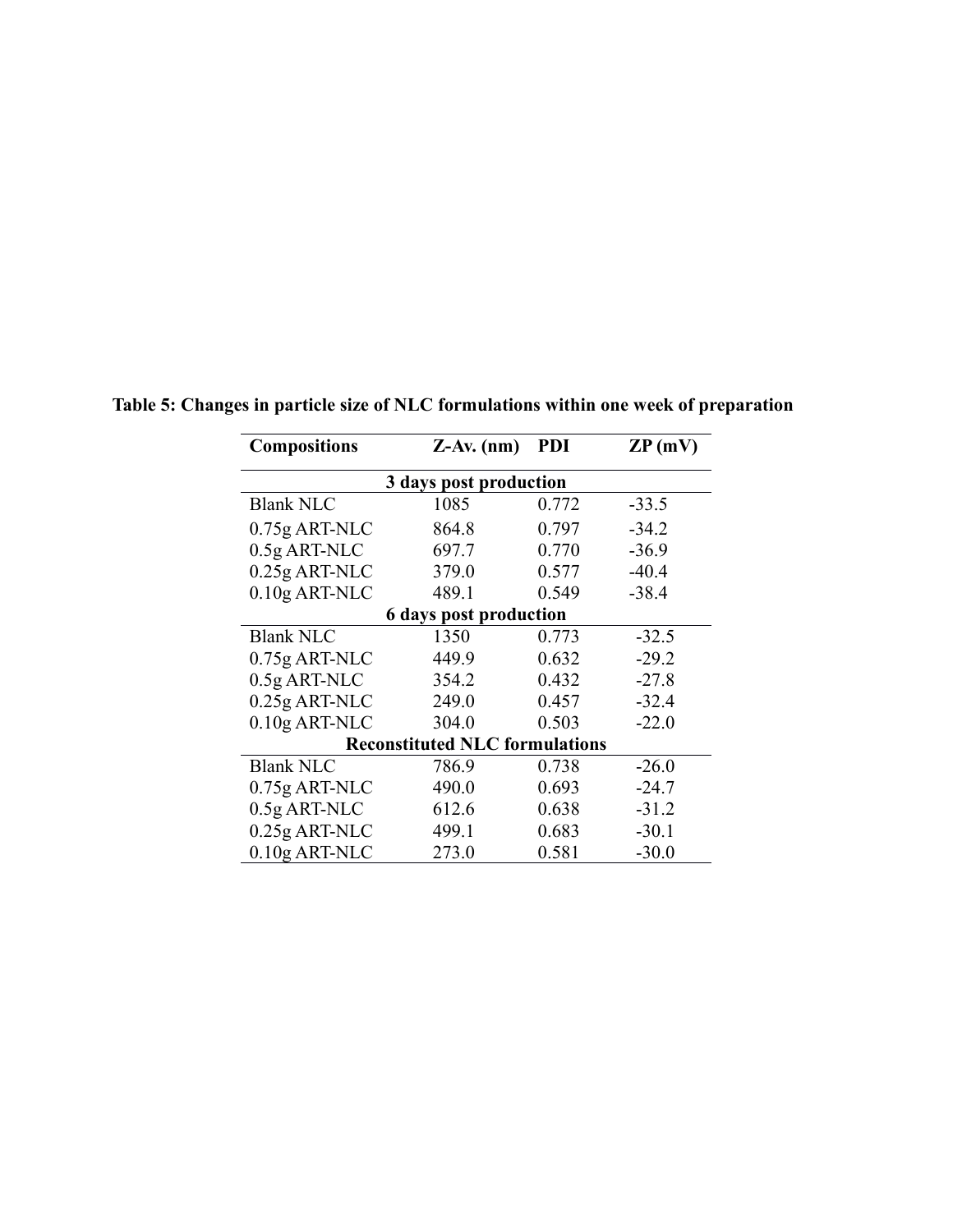| <b>Compositions</b> | <b>D10</b> | <b>D50</b> | <b>D90</b> | <b>D70</b> | <b>Mean size</b>  |
|---------------------|------------|------------|------------|------------|-------------------|
|                     | nm)        | (nm)       | (nm)       | (nm)       | distribution (nm) |
| <b>Blank NLC</b>    | 126        | 239        | 530        | 320        | 304               |
| $0.75g$ ART-NLC     | 57         | 108        | 247        | 145        | 135               |
| $0.5g$ ART-NLC      | 103        | 176        | 362        | 224        | 217               |
| $0.25g$ ART-NLC     | 107        | 180        | 346        | 230        | 219               |
| $0.10$ g ART-NLC    | 102        | 165        | 299        | 205        | 189               |

**Table 6: Particle size distribution by NTA analysis after 1 month of storage**